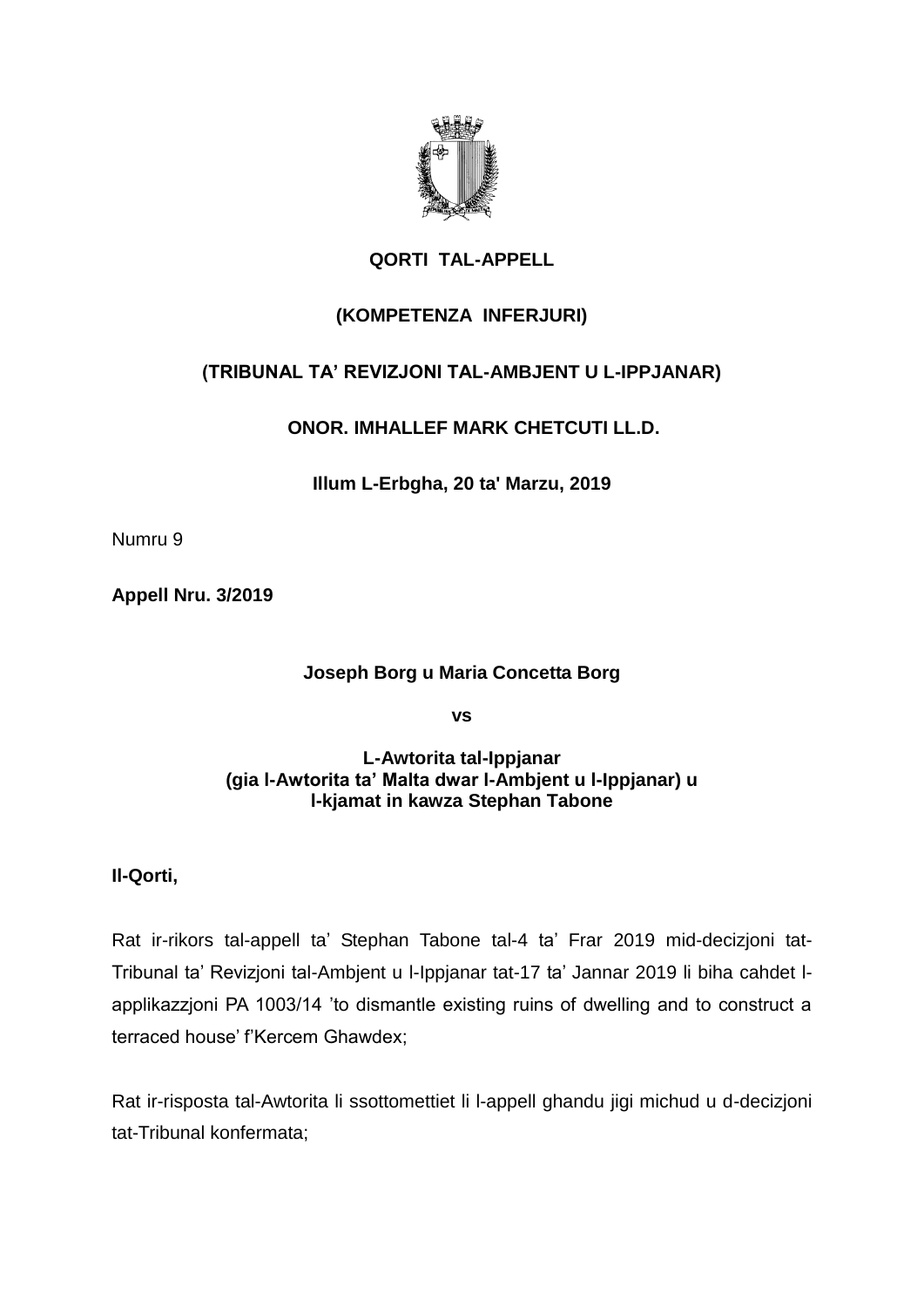Rat ir-risposta tat-terzi oggezzjonanti li ssottomettew li l-appell ghandu jigi michud u d-decizjoni tat-Tribunal konfermata;

Rat l-atti kollha u semghet lid-difensuri tal-partijiet;

Rat id-decizjoni tat-Tribunal li tghid hekk:

Ikkunsidra:

Aggravii:

1. Illi s-sit jinsab f'zona skedata ghal valur ekologiku u xjentifiku fil-livell 2 ta' protezzjoni skont l-Avviz tal-Gvern numru 856 tassena 2000, u ghaldaqstant mhux permess zvilupp skont il-Policy RCO12 tal-Pjan ta' Struttura.

Illi l-appellanti qed isostnu li s-sit indezamina jinsab ukoll biswit siti fl-gholi livell ta' protezzjoni kemm ghal valur ekologiku kif identifikat fil-mappa 9 tal-Avviz tal-Gvern sucitat, kif ukoll ghal valur arkittoniku, fejn is-sit inezami jinsab fil-buffer zone ta' dawn is-siti skedati. F'dan ir-rigward huwa evidenti li s-sit mhux wiehed zviluppabbli, b'dan illi huwa necessarju process ta' de-scheduling qabel ma jinghata permess ta' zvilupp, skont l-Artikolu 81(12) tal-Kap 554.

Illi s-sit jinsab ukoll f'zona specjali ta' konservazzjoni (SAC) skont il-Habitat Directive (92/42/EEC), fejn ghaldaqstant ilbdil ta' tali zoni jirrikjedi kunsens mill-Kummissjoni Ewropeja.

F'dan ir-rigward, l-appellanti qed isostnu li tali skedar u protezzjoni ambjentali ghandhom jipprevalu u l-permess mahrug qed jikser il-providementi ta' tali skedar.

2. Illi l-izvilupp ma jilhaqx ir-rekwiziti ta' zvilupp skont il-policies li jirregolaw l-izvilupp gewwa Category 2 Rural Settelments.

Illi l-appellanti rrilevaw illi bini ezistenti mhux vizibli fir-ritratti mill-ajru tas-sena 1968, u ghaldaqstant ma jistax jikkwalifika ghall-izvilupp meta skont il-Policy GZ-RLST-2 tal-Pjan Lokali, irid ikun hemm bini ta' mill-inqas 50 metru kwadru li jidher fir-ritratti mill-ajru tas-sena 1968.

3. Illi l-izvilupp mhux permess a bazi tal-linja gwida tal-izvilupp rurali tas-sena 2014. Illi l-Policy 6.2C tirreferri ghall-bini ezistenti li skont id-defenizzjoni tali bini jikkonsisti minn "permitted building or a pre1978 building which can be seen on the aerial photos". Tali bini ma jidhrix fl-aerial photos u ghaldaqstant ma jistax jigi gustifikat a bazi ta' tali policy fil-linja gwida.

4. Illi l-appellant qed jikkontestaw ukoll il-prova ta' residenza fuq is-sit, billi sostnew illi l- Michele Cassar precedissur fit-titolu tal-proprejta' mhux l-istess Michele Cassar li kien joqghod fi 18 Triq Ghajn Tuta, f'Kercem, filwaqt li dan l-indirizz tal-ahhar ma jikkorrispondiex mas-sit in mertu.

Illi lanqas ma huwa korrett li l-bini fuq is-sit inezami kien jidher fis-survey sheet tassena 1898 kif indikat fil-process talapplikazzjoni odjerna, hekk kif is-sit indikat huwa fil-fatt jirrigwardja l-proprejta' tal-appellanti u mhux tas-sit in mertu. Is-sit indikat filmappa ma jinsabx f'kantiera kif fil-fatt jinsab, u ghaldaqstant ma jistax jigi ndikat li huwa s-sit mertu ta' dan l-appell.

Konsiderazzjonijiet: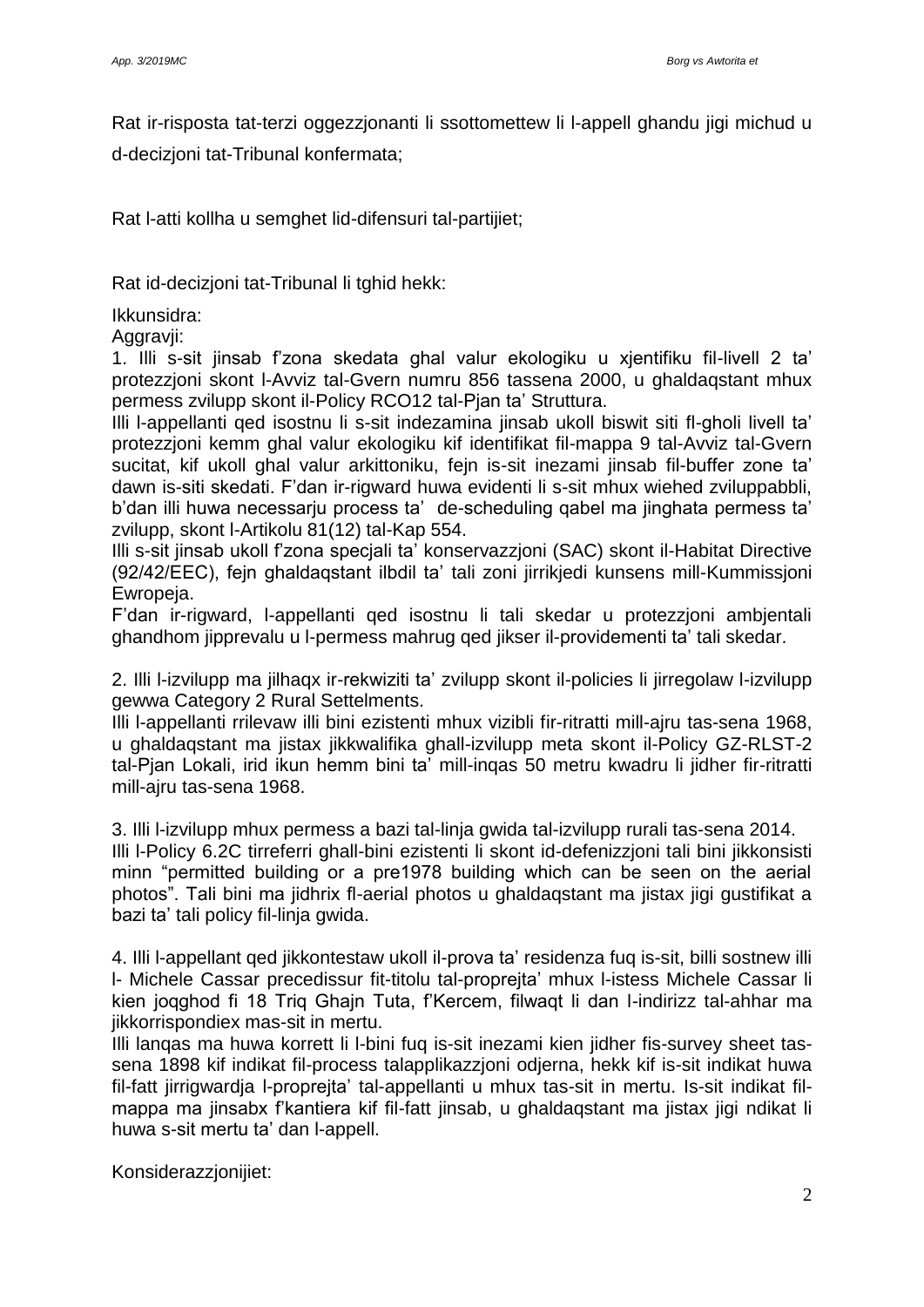#### It-Tieni Aggravju:

Illi dan it-Tribunal jinnota li l-Awtorita' ggustifkat l-izvilupp ta' dar residenzjali a bazi tal-Policy 6.2C tal-linja gwida dwar lizvilupp rurali, tenut illi kif konfermat mill-istess Awtorita', s-sit ma jilhaqx ir-rekwiziti ta' zvilupp skont il-kriterji tal-Policy fil-Pjan Lokali li tirregola l-izvilupp gewwa l-koninif ta' Categry 2 Rural Settelments – f'dan ir-rigward it-tieni aggravju mhux ser jigi kunsidrat ulterjorment.

### It-Tielet u r-Raba' Aggravji: -

Illi fit-tielet aggravju, l-appellanti qed isostnu li l-izvilupp ma setax jigi meqjus a bazi tal-Policy 6.2C tal-linja gwida tenut il-fatt li lbini ezistenti fuq is-sit ma kienx jidher flaerial photographs ta' qabel is-sena 1978. L-appellanti sostnew ukoll li l-prova ta' bini ta' residenza tmur lura ferm qabel is-sena 1978, permezz ta' mappa tas-sena 1898, registru elettorali tas-sena 1902 u kuntratt tassena 1947 fejn jissemma 'lok mgarraf'. Filwaqt li bhala prova ta' residenza qed tigi kontestata, jibqa 'l fatt li bhala prova teskludi bini ezistenti ta' qabel is-sena 1978 li jidher fl-arieal photos.

Illi l-permit holder sostna li l-Policy 6.2C tippermetti kostruzzjoni ta' fond li kien jezisti precedentament u l-oneru fuq l-applikanti (illum l-appellati) kien li jgib quddiem il-Bord prova li fis-sit in kwistjoni kienet f'xi zmien residenza. F'dan ir-rigward, l-permit holder ipprezetna kopja tal-kuntratt datat 7 ta' Awissu 1947 meta l-fond gie deskritt bhala "bil-lok imgarraf fiha tmiss malpunent ma beni ta' Giusepp Cassar u f'nofsinhar u lvant mat-triq." Il-permit holder irrileva li n-Nutara f'Ghawdex dejjem uzuw il-kelma 'lok' jew 'lok ta' djar' meta riedu jirreferu ghal dar b'distinzjoni minn kostruzzjonijiet ohra.

Dwar l-uzu residenzajli li kien jipprevali fuq is-sit, l-Awtorita' sostniet illi hija waslet ghal decizjoni favur il-hrug tal-permess a bazi tal-provi li kellha quddiemha, verifikati mal-informazzjoni interna taghha li waslu ghal konvincement morali li s-sit in kwistjoni kien filfatt jintuza bhala residenza.

F'dan ir-rigward, dan it-Tribunal ser jikkunsidra fid-dettal il-policy 6.2C tal-linja gwida dwar l-izvilupp rurali tas-sena 2014.

Illi l-Policy 6.2C tirrigwardja l-bini mill-gdid ta' zvilupp ezistenti u tipprovdi dan li gej: "Permission may be granted for the total redevelopment of an existing building, or the consolidation of buildings, located outside development zone, provided that all of the following criteria are satisfied:

(1) the applicant can sufficiently prove that the building/s is covered by development permission (other than those specifically permitted for agricultural use after the coming into force of this policy document), or that it is/are/was a pre-1978 building/s;

(2) the building/s does not merit inclusion in the list of scheduled property and/or is not of historical, architectural, vernacular or other significance;

(3) the replacement building does not exceed the total floor area of the previous building/s;

(4) the replacement building is of a high quality rural design and shall fully respect the wider context in which it is located;

(5) the replacement building shall be limited to:

a) a use already legally established and/or covered by a development permission; or b) new uses permitted by this policy document subject to the respective criteria. Except for dwellings referred to in Policy 2.2B, this policy excludes dwellings which dwellings can only be permitted in terms of policies 6.2A and 6.2B;

c) disused livestock farms which have ceased operation for at least 10 years (prior to the coming into force of this policy document) and which are creating a negative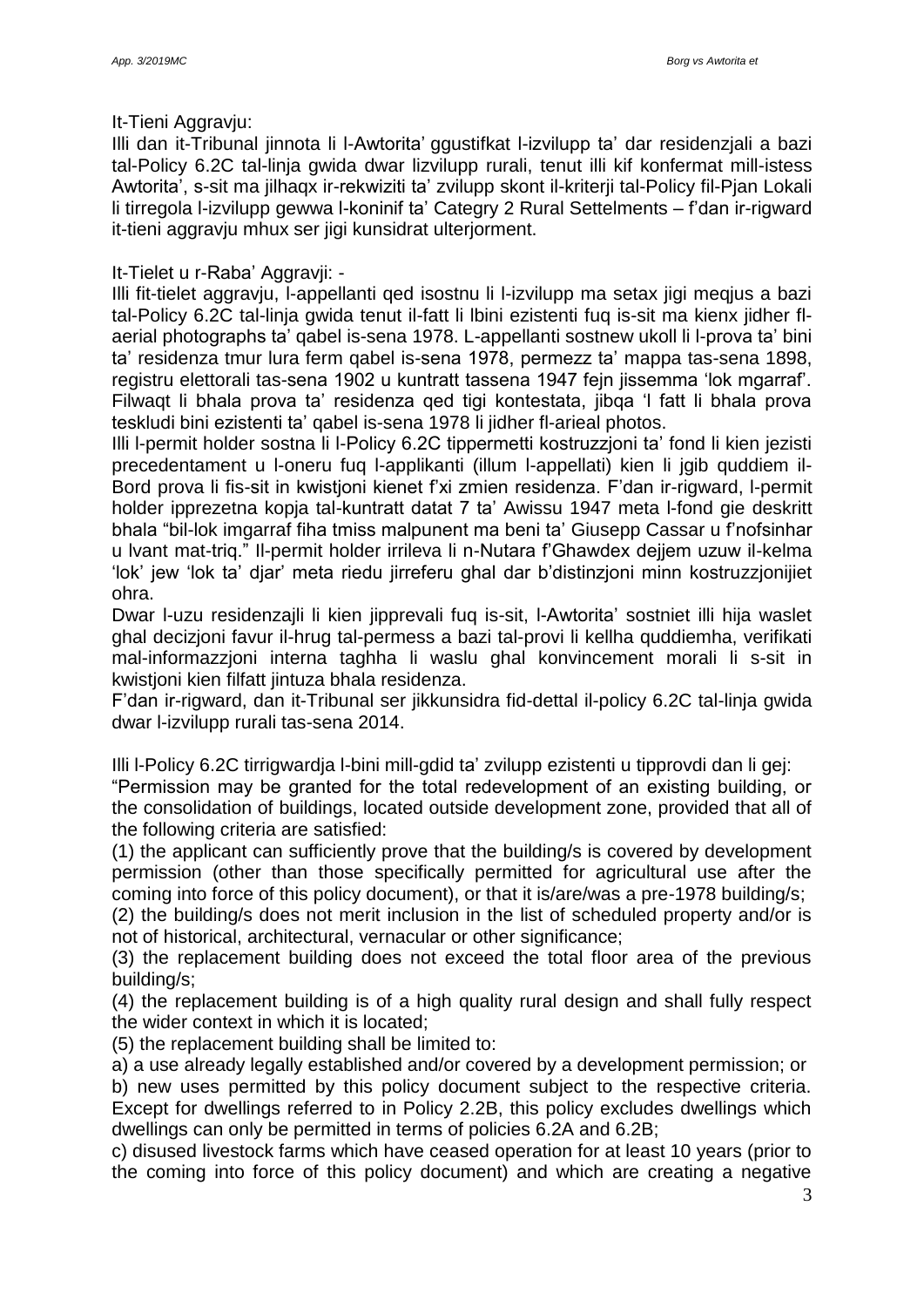environmental impact on the site and its surroundings. These may be redeveloped into 1 single dwelling unit which is not to exceed 200m2 floor space;

d) any other use that would result in a wider environmental benefit, provided the site is already serviced by a road network that would adequately cater for the proposed new use;

(6) the use of the building shall be subject to prior consultation with the Departments/Authorities responsible for regulating such use; and

(7) any existing trees and shrubs within and around the site shall be fully cared for and retained, and if no such vegetation exists, soft landscaping around the redeveloped building shall contain a number of trees and shrubs of at least three different indigenous species, planted in clusters.

A full basement may be permitted and is limited to the footprint of the existing building (the basement will not count as part of the total floor area).

Illi skont il-policy sucitata, l-applikant irid jipprovdi evidenza sodisfacenti sabiex jipprova illi l-bini ezistenti huwa munit b'permess tal-izvilupp, jew li tali bini kien gja jezisti qabel is-sena 1978.

Illi dan it-Tribunal jinnota ukoll illi l-Policy 6.2C ma tikkunsidrax il-bini ta'residenzi godda barra z-zona tal-izvilupp. Fil-fatt skont kriterju numru 5(b) il-policy espressament teskludi uzu ta' residenza gdida b'dan illi tali uzu huwa biss kunsidrat skont policies ohra fil-linja gwida ossia 6.2A and 6.2B

Minn naha l-ohra l-policy inezami tikkunsidra redevelopment ta' bini li gja huwa munit b'permess jew li kien bini gja ezistetni qabel is-sena 1978, filwaqt li l-uzu ghandu jkun limitat ghal 'a use already legally established'. Il-frazi 'legally established' huwa defenit fl-istess linja gwida hekk kif gej ['Glossary' f'pagna v tal-linja gwida]:

"Unless specified otherwise in the policy document, the term 'legally established' refers to any intervention, including land-use change and land reclamation covered by development permission or that which is visible on the 1978 aerial photographs."

Illi l-policy tirrikjedi li f'kaz ta' uzu tal-art, u ghar-rigward il-kaz inkwisjtoni, l-uzu huwa dak residenzjali, jehtieg li jkun gja visibli fir-ritratti mill-ajru tas-sena 1978. Illi huwa car li l-oneru tal-prova ta' residenza hija kwalifikata' skont kif defenit fillinja gwida.

Ghaldaqstant filwaqt li bini li jista ma jkunx ghadu jezisti b'mod shih jew addirittura mwaqqa' kollu kemm hu jista jerga jigi rikostruwit mill-gdid skont il-policy 6.2C, dejjem jekk fir-rigward ta' uzu residenzjali huwa wiehed li huwa gja legally established skont proviso 'a' tar-rekwizit numru 5 tal-istess policy u ghaldaqstant mhux korrett li huwa bizzejjed bhala prova li "fis-sit in kwistjoni kienet f'xi zmien residenza" kif qed jinsistu l-appellati.

Illi fil-kaz odjern dan it-Tribunal huwa kemmxejn perpless kif l-Awtorita' ikkunsidrat prova ta' residenza meta huwa evidenti minn diversi ritratti mil-ajru li jmorru lura missena 1957, u b'mod car ukoll mir-ritratt tas-sena 1978, li fuq is-sit ma kien jezisti ebda struttura li b'xi mod seta' twassal ghal konkluzzjoni oggettiva li fuq is-sit kien hemm bini residenzjali jew xi uzu residenzajli.

Illi dan it-Tribunal f'diversi decizjonijiet f'kazijiet simili esprima dwar id-diffikulta li l-Awtorita' jkolla dwar l-ezami tal-prova meta ma hemmx prova diretta li l-bini kien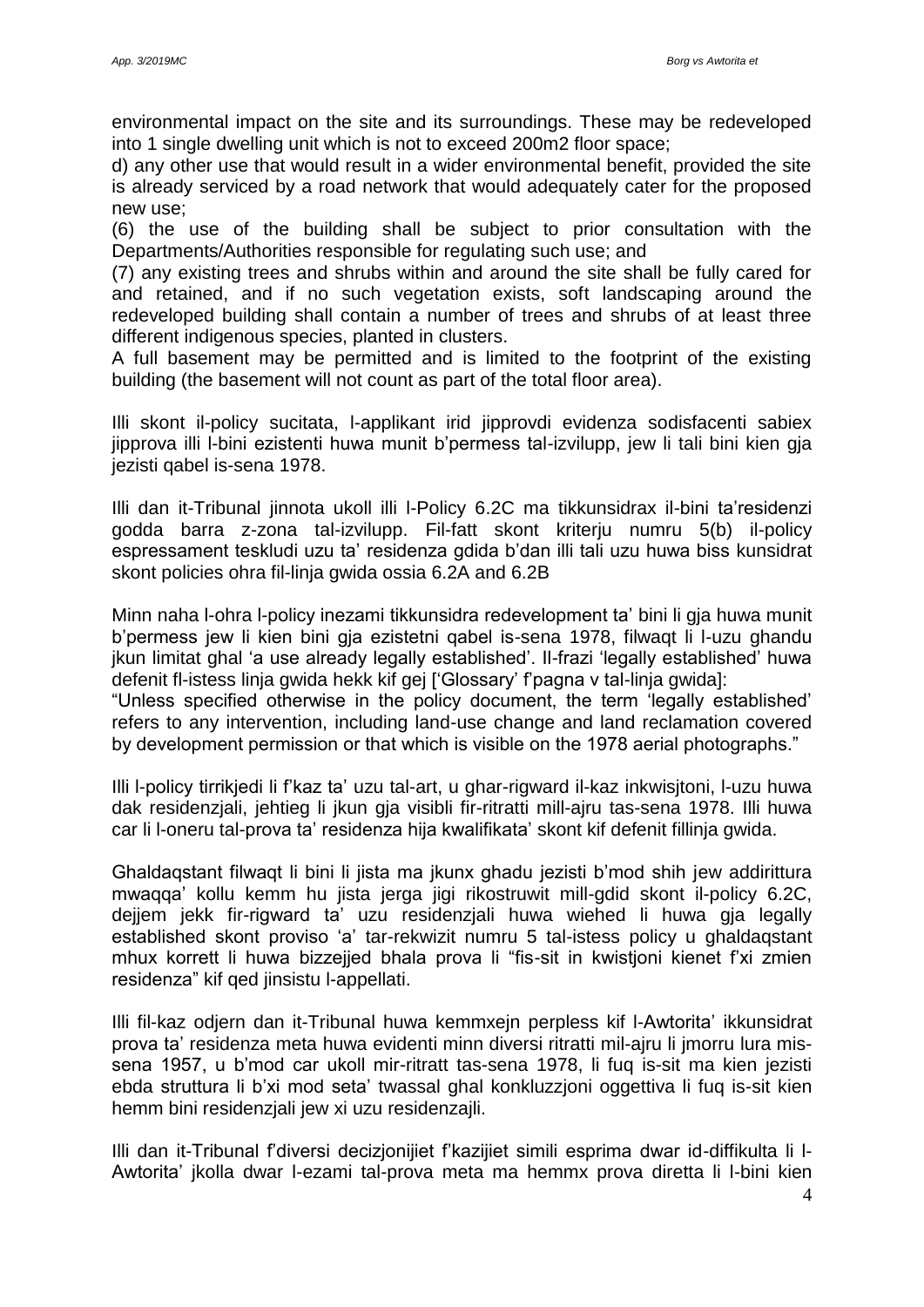jintuza bhala residenza sas-sena 1978 u dan ukoll tenut it-trapass taz-zmien, jew listat talbini fuq is-sit. [Ara decizjonijiet fl-ismijiet Joseph Attard kontra l-Awtorita (app 2016/16MS tad-9 ta' Marzu 2017) u Roderick Fenech kontra l-Awtorita (app 482/17 tas-6 ta' Dicembru 2018). Imma dan it-Tribunal mhux tal-fehma li l-Awtorita' ghandha tmur oltre minn dak li tipprovdi l-policy fillinja gwida, meta huwa biss rikjest prova li jiddeternima dak li huwa 'legally established' skont proviso 'a' tar-rekwizit numru 5 tal-Policy 6.2c tal-linja gwida – tenut illi r-replacement building ghandu jkun limitat ghal dak l-uzu li huwa 'legally established', skont tali proviso '5a' sucitat u ghalhekk jekk xejn irid ikun hemm forma ta' bini li jidher fir-ritratt mill-ajru tas-sena 1978 tenut illi 'legally established' tinkludi uzu 'which is visible on the 1978 aerial photographs'.

Illi fil-kaz odjern, huwa car li mir-ritratti mill-ajru tas-sena 1978 li ma kien hemm ebda hjiel ta' bini, u ghaldaqstant bl-ebda mod ma jista wiehed iqies uzu residenzjali fuq issit visibbli fis-sena 1978.

Ghalhekk dan it-Tribunal huwa propens li jilqa' l-aggravju tal-appellanti fejn gie pruvat li l-izvilupp propost ma jissodisfax irrekwiziti tal-Policy 6.2c tal-linja gwida dwar l-izvilupp rurali tenut illi l-evidenza tal-uzu tal-art mhux vizibbli fir-ritratt mill-ajru tassena 1978 a bazi tad-defenizzjoni ta' x'jikkonsisti 'legally established' fil-linja gwida li huwa r-rekwizit tal-proviso '5a' tal-Policy 6.2c sabiex ikun jista jigi kunsidrat luzu ta' residenza fuq is-sit skont il-linja gwida.

F'dan l-istadju dan it-Tribunal mhux ser jikkunsidra ulterjorment l-ewwel aggravju dwar l-istat ta' skedar tas-sit.

Ghal dawn il-motivi, dan it-Tribunal qed jilqa' l-appell, ihassar id-decizjoni tal-Kummissjoni tal-Ippjanar tat-18 t'April 2017, u konsegwentament ihassar il-permess PA 1003/14.

F'dan ir-rigward, dan it-Tribunal qed jistieden lill-Awtorita' sabiex tikkunsidra revizjoni tal-Part 6 tal-linja gwida dwar l-izvilupp rurali, sabiex taghti defenizzjoni ahjar ta' x'jikkonsisti 'existing building' – b'mod partikolari ghar-rigward ta' pre-1978 buildings kif deskritt fil-proviso (1) tal-Policy 6.2C, kif ukoll fid-dawl ta' dak defenit bhala 'legally-established', u ghalhekk qed jordna li din id-decizjoni tigi referuta lill-Chairperson Ezekuttiv tal-Awtorita' tal-Ippjanar sabiex jiehu konjizzjoni ta' tali decizjoni.

## **Ikkunsidrat**

L-aggravji tal-appellant huma s-segwenti:

1. Mir-rakkomandazzjoni finali tat-Tribunal jidher li sab diffikulta fuq it-tifsira 'existing building' fil-policy 6.2 u dan hu zbaljat peress li l-policy Rural Policy and Design Guidance 2014 fid-definizzjonijiet tghid xi jfisser existing builidng cioe 'permitted building or a pre1978 builidng which can be seen on the aerial photos. Dan ifisser li kwalsiasi binji li jidher mill-ajru qabel il-1978 hu bizzejjed biex jikkwalifika bhala existing building. Il-fatt li binja ma tidhirx fir-ritratti tal-1978 ma jfissirx li ma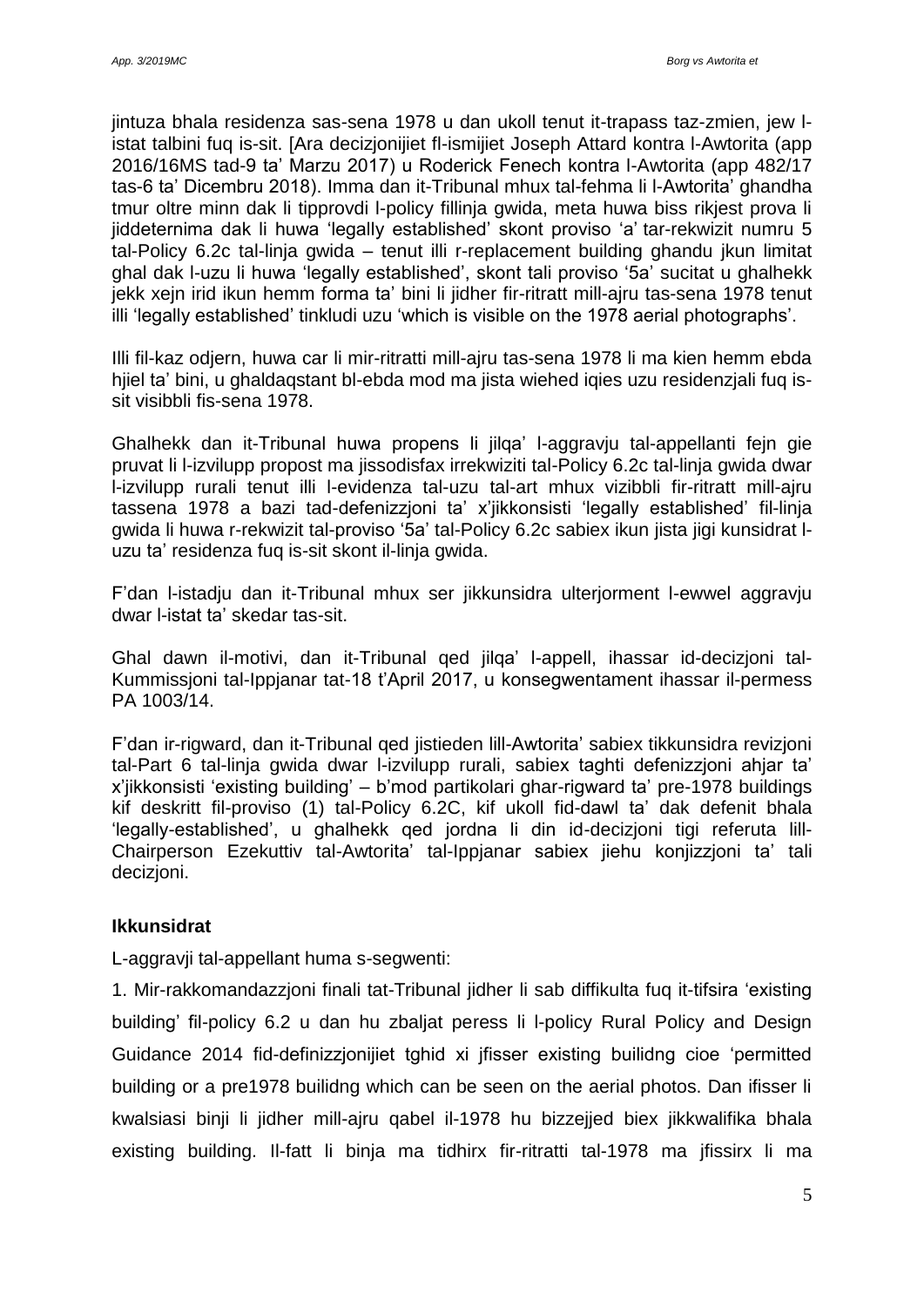tikkwalifikax basta tkun tidher f'ritratti mill-ajru antecedenti. In oltre t-Tribunal ghamel interpretazzjoni zbaljata tar-ritratt mill-ajru tal-1978 ghax evalwazzjoni tieghhu juri li kien hemm binja u apparti dan l-bini jidher fir-ritratti tal-1956-1958 u ghalhekk jikkwalifika bhala existing building. Il-policy 6.2 tirreferi ghal 'existing building', mhux 'legally established' kif adotta t-Tribunal fl-interpretazzjoni tieghu;

2. L-appellant jissottometti illi l-permess li esebixxa ma' dan l-appell u ritratti ta' fdaliijiet esebiti fil-process juru li kien hemm binja qabel l-1967 u li dwaru inhareg ilpermess tal-1895 li nhareg lil Michael Cassar li l-applikant dejjem sostna li kien lawtur tieghu fit-titolu. Dan il-permess inhareg ghall-istess fond. Il-pjanta tal-1895 tikkonferma dak li juru r-ritratti esebiti. L-appellant isostni li din hi raguni gdida ghalfejn l-izvilupp jikkwalifika ai termini tal-policy 6.2(1) billi hu 'building covered by a building permit'.

### **It-tieni aggravju**

Il-Qorti qed tigi mitluba f'dan l-aggravju biex tikkunsidra prova gdida konsistenti fi hlas ta' kopja ta' building permit u pjanta. Apparti li dan id-dokument wahdu ma jaghtix indikazzjoni ghal liema sit jirreferi l-Qorti tqis li ebda prova gdida ma ghandha tigi ammessa jekk l-appellant seta' bil-mezzi ordinarji u reagonevoli ottjena l-istess filmori tal-proceduri li ilhom ghaddejjin bosta snin.

Ghalkemm l-artikolu 145 tal-Kodici tal-Organizzazzjoni u Procedura Civili jippermetti l-prezentata ta' dokumenti flimkien mar-rikors tal-appell, gurisprudenza ricenti fasslet is-segwenti principji:

il-Qorti tirribadixxi dak li osservat fil-kawza **Emanuel Zammit v. Charles Polidano**, deciza fil-31 ta' Jannar 2014, li "filwaqt li huwa minnu li parti appellanti tista' tressaq dokumenti mal-appell taghha, dawn id-dokumenti m'ghandhomx ikunu provi godda li setghu facilment gew prodotti fl-ewwel istanza, ghax kif qalet din il-Qorti fil-kawza Schembri v. Schembri deciza 22 ta' Frar 2013: 'il-funzjoni ta' din il-Qorti hija wahda ta' revizjoni, intiza sabiex tirrevedi dak li jkun sar quddiem l-ewwel Qorti, u mhux li tisma' provi godda li setghu gew prodotti quddiem l-ewwel Qorti'. Il-provi kollha jridu jingiebu quddiem l-ewwel Qorti, u jekk parti tonqos li taghmel dan, ma tistax, wara ssentenza, tipprova tressaq provi godda biex twaqqa' l-argumenti li l-ewwel Qorti, fuq il-provi prodotti, uzat biex waslet ghall-konkluzjoni taghha". [ara wkoll digriet moghti fit-28 ta' April 2014 fil-kawza fl-ismijiet [App. 418/2005] **Olive Gardens Investments Limited vs Salvu Farrugia et**; u App.S 65/77 **Salvina Fenech et vs Emanuela Mifsud**, 27 ta' Frar 2015].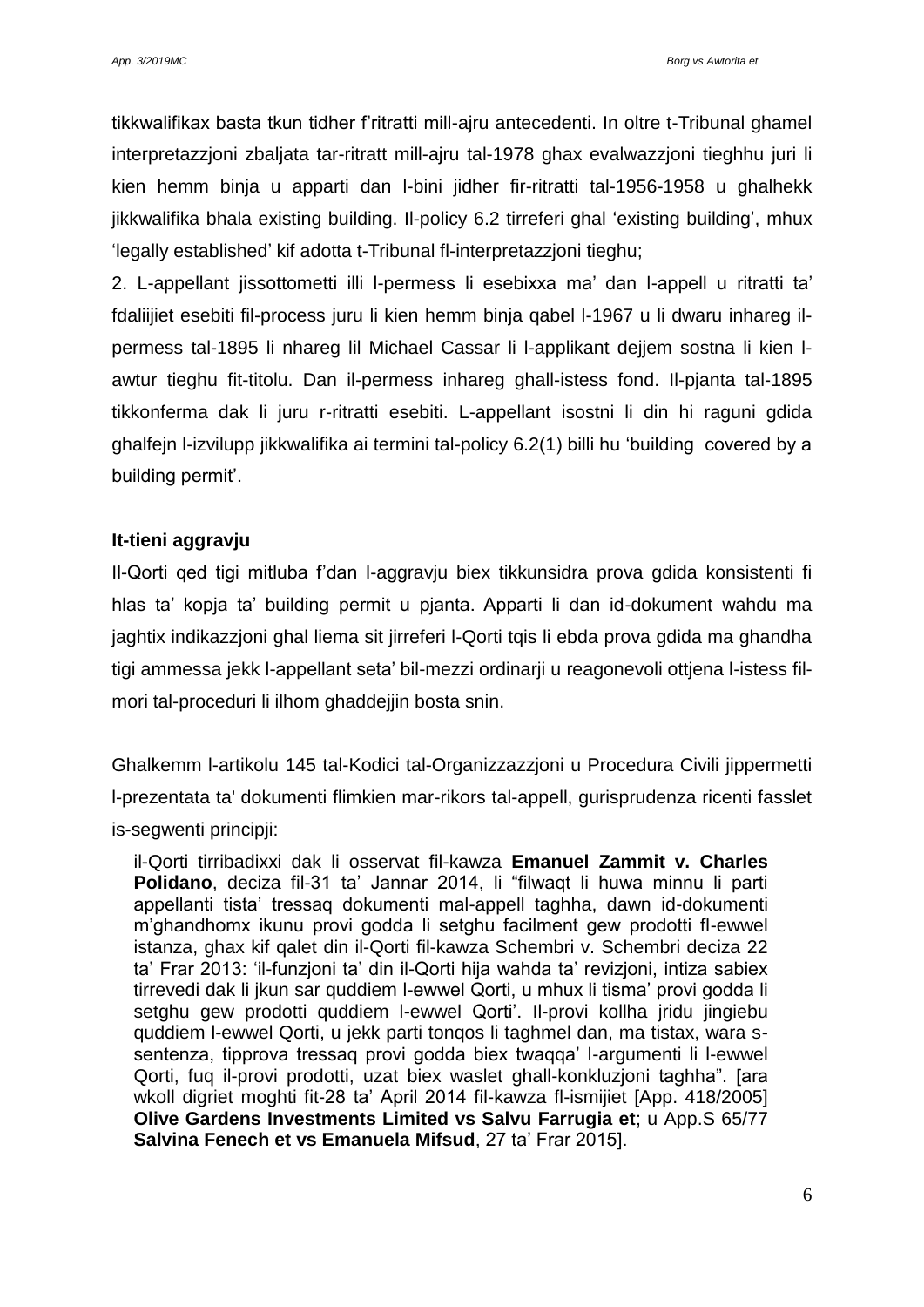Il-Qorti mhix konvinta mir-raguni moghtija mill-appellant li kellu diffikulta isib din ilpjanta ghax l-arkivji fl-Arkivji Nazzjonali ma kienu indicjati. Ir-raguni wara t-talba odjerna tidher li giet xprunata mid-decizjoni tat-Tribunal u gib il-ghageb l-appellant irnexxilu jsib id-dokument jumejn wara. Ghalhekk il-Qorti qed tichad it-talba ghal produzzjoni tad-dokumenti godda u tordna l-isfilz taghhom mill-atti. Billi allura ma tezisti ebda prova li s-sit kien munit b'permess tal-bini, anki dan l-aggravju qed jigi michud.

#### **L-ewwel aggravju**

Qabel tikkonsidra dan l-aggravju l-Qorti taghmilha cara li hi marbuta tiddeciedi laggravji ghad-decizjoni tat-Tribunal. Ghalkemm fid-decizjoni tat-Tribunal ma ittiehidx kont tal-aggravji kollha li tressqu mit-terzi oggezzjonanti quddiem it-Tribunal, ma sar ebda appell dwar dan u ghalhekk il-Qorti hi marbuta tqis l-aggravji tal-appellant in linea ma' dak deciz mit-Tribunal u xejn izjed.

Iccarat dan il-punt it-Tribunal ikkonsidra jekk l-izvilupp kienx jikkwalifika a bazi talpolicy 6.2c kif del resto issottometta l-appellant li l-izvilupp jaqa' perfettament taht din il-policy. Din il-Qorti tqis li l-aggravju tal-appellant hu wiehed bla siwi. It-Tribunal qies sew il-policy 6.2(c)(i) meta ikkunsidra d-diversi paragrafi li jikkostitwuh flimkien u mhux separatament. Hu minnu, kif qal it-Tribunal li policy 6.2(c)(i) iqis li l-applikant irid igib il-prova ta' binja ezistenti qabel l-1978 pero meta dan il-paragrafu jitqies ukoll fl-isfond tal-element probatorju kumulattiv iehor skont paragrafu 6.2(c)(5a) trid tingieb il-prova li l-uzu tal-istess sit kien gia 'legally established'. It-tifsira ta' 'legally established' fl-istess linji gwida jispecifikaw b'mod car illi jinkludi kull intervent kopert b'permess ta' zvilupp jew li jidher fuq ir-ritratti mill-ajru tal-1978. Kien ghalhekk korrett it-Tribunal (u zbaljat l-appellant) illi l-prova tal-applikant kellha tkun ta' binja li l-uzu taghha jidher mir-ritratti mill-ajru tal-1978. Il-Qorti ma tindahalx fl-apprezzament tekniku ta' dak li jidher u ma jidhirx fir-ritratti mill-ajru tal-1978 esebit fil-process. Din hi mansjoni teknika ta' fatt fdata f'idejn it-Tribunal mhux il-Qorti li tintratjeni biss kwistjonijiet legali u dak li jidher fir-ritratti mill-ajru tal-1978 jikkostitwixxi biss apprezzament ta' fatt li din il-Qorti hi prekluza milli tissindika. Ghalhekk ma kien hemm ebda perplessita tat-Tribunal fl-ahhar tad-decizjoni izda biss